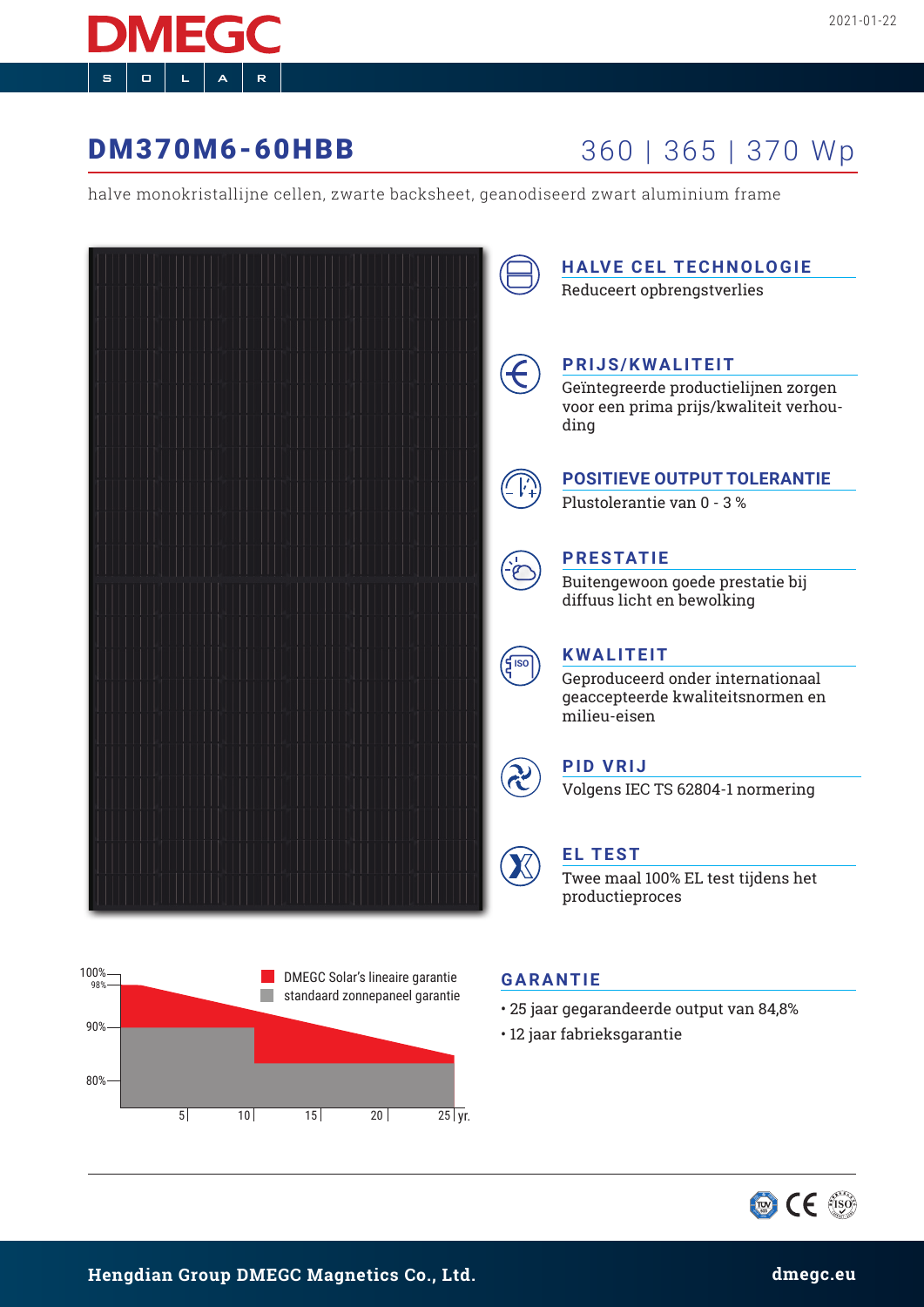### **Electrische specificaties**

| Paneel        | Pm(W) | Tolerantie | Imp(A) | Vmp(V) | $\mathsf{Isc}(\mathsf{A})$ | Voc(V) | Efficiëntie |
|---------------|-------|------------|--------|--------|----------------------------|--------|-------------|
| DM360M6-60HBB | 360   | $0 - 3 %$  | 10.63  | 33.87  | 11.07                      | 41.66  | 19.76 %     |
| DM365M6-60HBB | 365   | $0 - 3 %$  | 10.73  | 34.02  | 11.18                      | 41.81  | 20.04%      |
| DM370M6-60HBB | 370   | $0 - 3 %$  | 10.83  | 34.17  | 11.29                      | 41.96  | 20.31 %     |

#### **Mechanische data**

| cel type                | DMPD9B166-223 (½)                     |
|-------------------------|---------------------------------------|
| cel arrangement         | 6 x 20                                |
| paneel opbouw           | glas / EVA / cellen / EVA / backsheet |
| glasdikte               | $3.2 \text{ mm}$                      |
| PV paneel klassificatie | $\mathfrak{p}$                        |
| junction box norm       | IP67 / IP68                           |
| bekabeling              | 4 mm <sup>2</sup>   1100 mm           |
| connector type          | MC4 / MC4 Compatible                  |
| brandklasse             |                                       |

#### **Diverse specificaties**

| gebruikstemperatuur       | $-40$ °C tot $+85$ °C |
|---------------------------|-----------------------|
| maximale sneeuwbelasting  | 5400 Pa               |
| maximale windbelasting    | 2400 Pa               |
| maximale systeem spanning | 1000V DC(IEC)         |
| maximale zekering         | 20A                   |
| diodes                    | 3                     |

#### **Temperatuurcoëfficiënten**

| nomimale gebruikstemperatuur | 42 °C $\pm$ 3 °C (NMOT)   |
|------------------------------|---------------------------|
| temperatuurcoëfficiënt Isc   | $+0.038$ % / $^{\circ}$ C |
| temperatuurcoëfficiënt Voc   | $-0.270$ % / $^{\circ}$ C |
| temperatuurcoëfficiënt Pmax  | $-0.365$ % / $^{\circ}$ C |

#### **Verpakking**

| afmetingen paneel (mm)      | 1755 x 1038 x 35   |
|-----------------------------|--------------------|
| gewicht                     | 21 kg              |
| afmetingen pallet (mm)      | 1805 x 1130 x 1175 |
| type container              | 40' HO             |
| stuks per pallet            | 31                 |
| pallets per container       | 26                 |
| panelen per container       | 806                |
| bruto gewicht per pallet    | 700 kg             |
| bruto gewicht per container | 16800 kg           |

De definitieve maten en gewichten van panelen en verpakking en de garantievoorwaarden zullen definitief worden vastgesteld bij het plaatsen van een order. Aan de informatie van deze datasheet kan geen rechten worden ontleend.

#### **Stroomsterkte-spanning | Kracht-spanning curves**



#### **Temperatuursafhankelijkheid van Isc, Voc, Pmax**